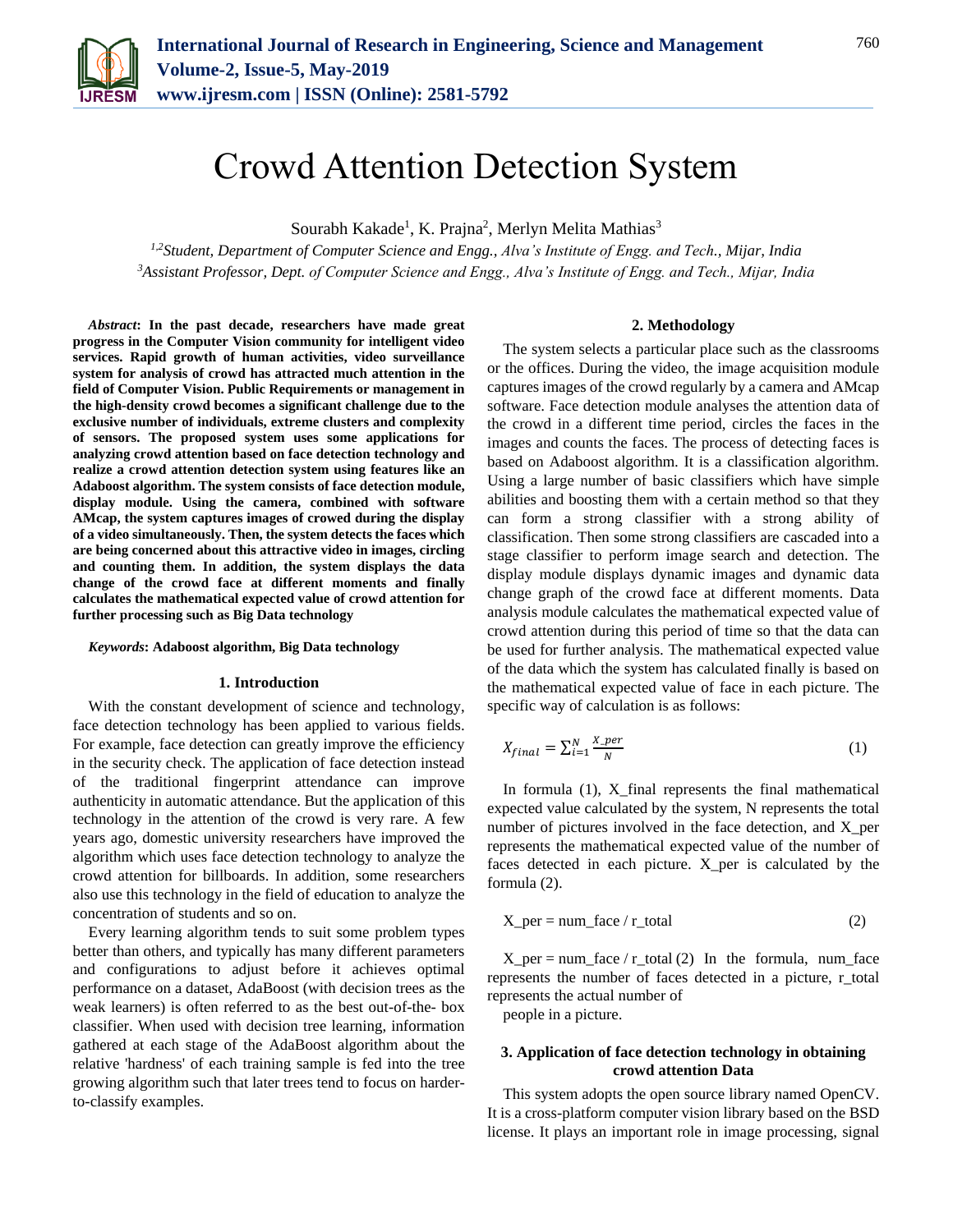

processing, and other fields. This paper uses open-source visual library source code which has realized cascade classifier based on Haar-like [15], [16] features an Adaboost algorithm. It can detect the faces of the image accurately. Using the camera, combined with software named AMcap, the system captures images of crowed during the display of a video regularly. Then, the system processes images by Gamma correction, Gauss filtering, image sharpening, and Histogram Equalization, detecting the faces which are being concerned about this attractive video in images, circling and counting them. At the same time, the system still displays the data change graph of the crowd face at different moments, and finally calculates the mathematical expected value of crowd attention for further processing.

## *1) Step 1 Gamma correction*

The image processing needs to do Gamma correction first. Gamma correction is a nonlinear operation of the input images gray value so that the gray value of the output images and input images are exponential. Compared with the original image, the dark gray color of the image after Gamma correction is improved.

# *2) Step 2 Gauss filtering transform*

In order to reduce the noise of the image, besides the Gamma correction, Gauss filtering transform is also necessary. Gauss filter is a linear smoothing filter. It can be used to eliminate Gauss noise and is widely used in image processing.

*3) Step 3:* Image sharpening Image sharpening compensates for the contours of the image. It can enhance the edge and the gray level jump part of the image so that the image becomes clear.

## *4) Step 4: Histogram Equalization*

After the first three items are processed, the Histogram Equalization is also needed. Histogram Equalization increases much the local contrast of images, especially when the contrast of the useful data is fairly close. With this method, the brightness can be better distributed over the histogram.

# *5) Step 5: Loading OpenCV Libraries*

After four kinds of transformation, using classifiers which have been trained by OpenCV to detect faces in images and mark them.

# **4. Experimental results and analysis**

In Figure 2, the number of faces circled is 8, occupying more than half of the total number in the picture. It shows that at that time the video can raise high crowd attention. In sharp contrast, only 2 faces were detected in Figure 3. It shows that at that time the video cannot raise high crowd attention. From the two pictures, we can see some students on the distant are still focus on the video, but their faces are rarely detected.

Figure 4 is dynamic data change graphs of the crowd face at different moments during the display of video. The video is about 45 minutes. The system obtains a picture of the crowded state every 40 seconds and takes 60 pictures for face detection in total. As long as the face is detected, we can think that this

person is being focused on the video. The whole process will show an intuitive dynamic result. From the dynamic curve, we can see that the average value of crowd attention is low at the beginning of the video.



Fig. 1. The results of face detection when the attention is high.



Fig. 2. The results of face detection when attention is low

However, the average value of crowd attention is high in the latter part. The result indicates that the video is not attractive to the crowd in the beginning. As time goes, the crowd gradually finds that the video is interesting. More and more people are willing to watch the video, and crowd attention increases according to the crowd's interest. In addition, the system also calculates the mathematical expected value of crowed faces (or called probe rate) which represents crowd attention. Then, we can use Big Data technology to deal with the data and to get the crowd attention trends for a long time.

Through the above experiment, we can find that the system can easily, accurately and intuitively detect the crowd attention data. It will be of great help to security and other sectors

## **5. Conclusion**

Through using face detection technology based on OpenCV library and Adaboost algorithm, we put forward a method to realize an intelligent crowd attention detection system. Compared to the traditional way of getting people's attention, this system is more reliable. Putting this system into use, the corresponding sectors can obtain crowd attention information as soon as possible so that they can take what they need.

For the mathematical expected value which represents crowd attention calculated by the system, we can use Big Data technology to deal with it to get the crowd attention trends for a long time so that we can predict the crowd's psychological and